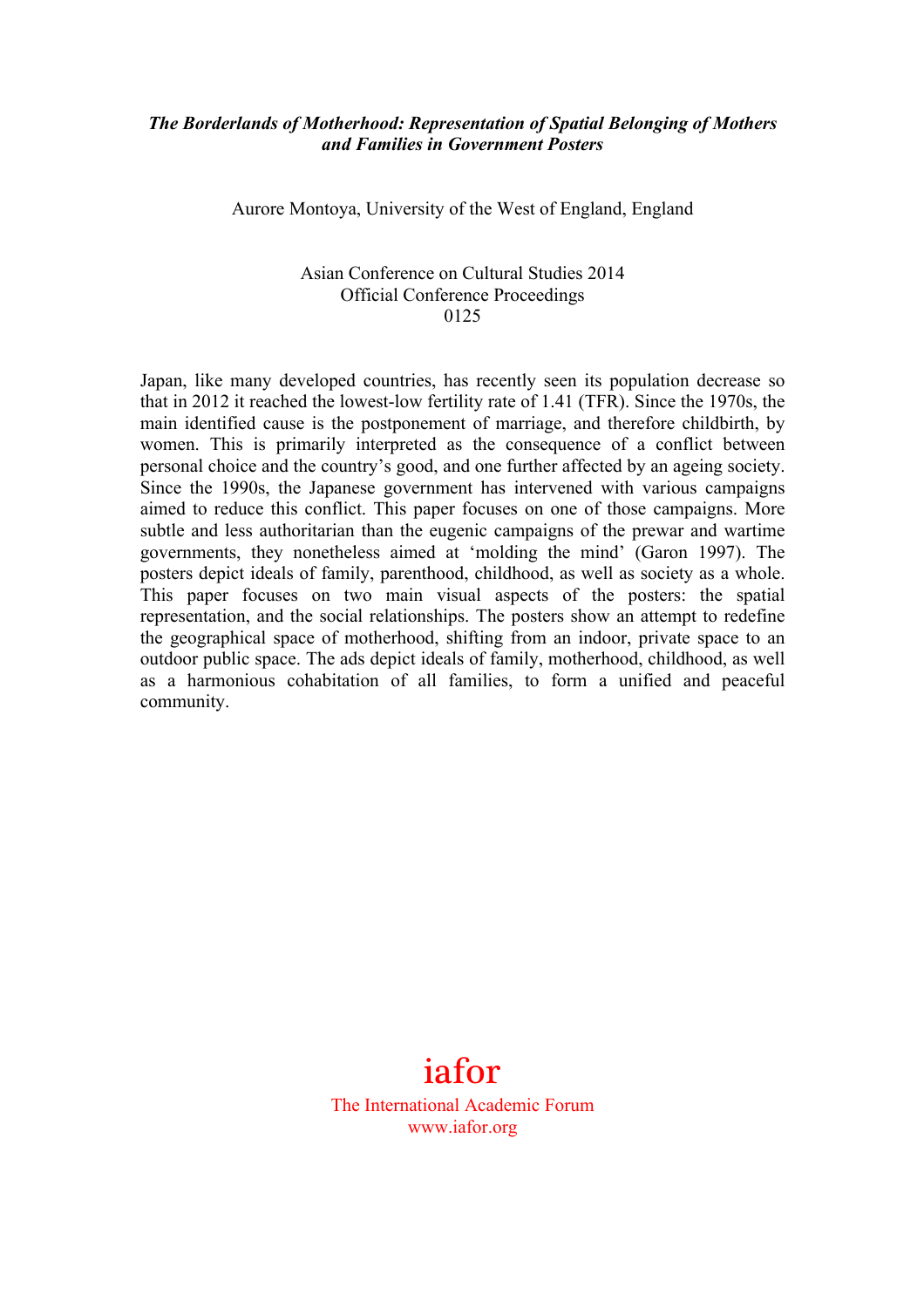Japan has seen its population decrease to reach the lowest-low fertility rate of 1.41 in 2012. This tendency is predominantly interpreted as a consequence of the conflict between women's personal choices and the country's good, a situation that is exacerbated by an increasingly ageing society. Since the 1990s, the Japanese government has made several interventions to mitigate this situation: including changes to financial help and campaigns around work/life balance and gender stereotypes. Each of these laws and campaigns aimed to reduce the struggle between the individual's and society's ideals. This paper focuses on one campaign advertisements launched by different government organizations to raise the fertility rate since the 1990s. More subtle and less authoritarian than the eugenics campaigns of the prewar and wartime governments, they nonetheless aimed at 'molding the mind' (Garon 1997). The posters depict ideals of family, parenthood, childhood, as well as society as a whole. This paper attempts to identify the arguments put forward in the campaign advertisements as a solution to the issue of low birth rate.

I will first, retrace the changing construction of the family, especially through motherhood. I then consider the specific context of production of the posters and lately proceed to identify the main ideas used to present an image of the Japanese family.

For copyright reasons, the posters have not been reproduced here. The online reproductions of the posters considered in this paper are available from the National Diet Online Library, WARP.

#### **Modern Motherhood and the Privatization of the Family**

The term *shufu*, usually translated as housewife, originally referred to upper class women who acted as head and manager of their household. Since the mid-nineteenth century, the Japanese modern society defined the *shufu* as the dominant model of womanhood. This role implies a separation of productive and reproductive labour. The private space of the household is identified with womanhood, and more particularly motherhood, whereas public space is claimed by men as productive agents. This gender role distinction is also a spatial separation of public and private spheres.

Kathleen Uno further develops the idea that there was an evolution in the caring role of mothers throughout the modern period. She identifies the persistence of premodern forms of the family during the Taishō period (1912-1926), especially in rural and lower classes households in which the woman's income was necessary for the family's survival (132). As with the immediate postwar period, the Taishō years brought along a set of different expectations, in which motherhood was not exclusively associated with child-care. However this image of womanhood as productive, rather than reproductive labour, was denigrated by the emerging ideology of *ryōsai kenbo,* the 'good wife, wise mother'. In order to fulfill economic and political national goals, women's role was redefined as primarily within the family. Women were held responsible for bearing children to accommodate the state's needs for soldiers until the mid-twentieth century and later for workers. Motherhood is then constructed throughout the modern period as a reproductive asset for the nation, not just the family.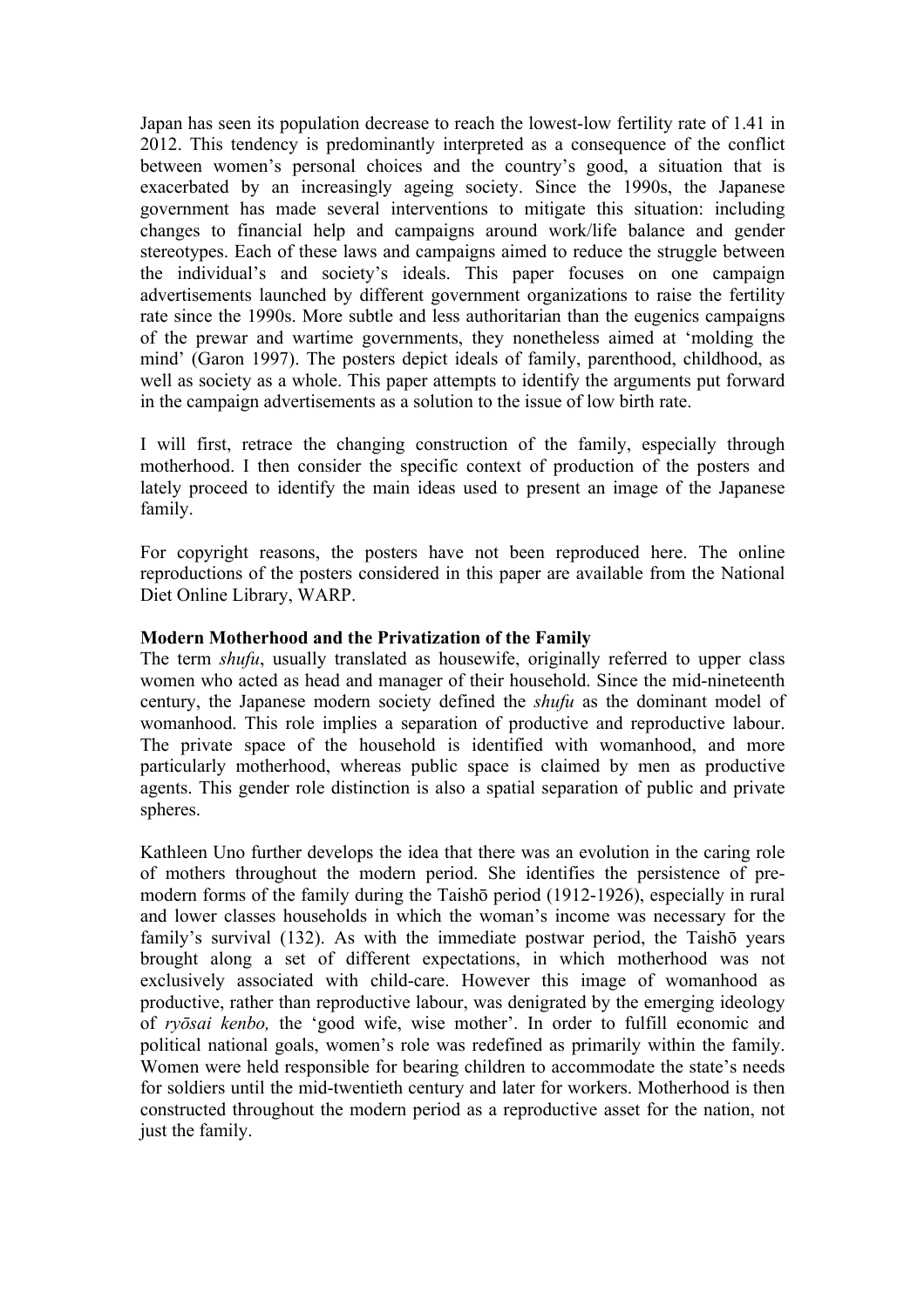More recently the strict separation of the private and public spheres, and its conflation with the feminine and the masculine, has become increasingly blurred. In response to the low birth rate and feminist women's demands for social changes, the Japanese government broadened responsibility for children to other members of society: professionals (with the Angel Plan), as well as fathers (as developed by the *Ikumen* project).

Not until the 1990s did official discourses offer an alternative view on gender roles as a response to the 'family crisis'. Previously the government promoted the idea of the male breadwinner and female housewife/child-carer.

A 2003 NHK survey on the issue of birthrates concluded that 'if a policy of reversing declining birth rate (*shōshika taisaku*) is to be pursued in earnest it must begin by reconsidering male dominance in this society' (quoted in Coulmas, 2007, 6). The Basic Law for a Gender-Equal Society (1999) in its preamble offers the framework within which such changes could occur: 'to respond to the rapid changes occurring in Japan's socio-economic situation, such as the trend toward fewer children, the aging of the population, and the maturation of domestic economic activities, it has become a matter of urgent importance to realize a gender-equal society in which men and women respect the other's human rights and share their responsibilities, and every citizen is able to fully exercise their individuality and abilities regardless of gender.' Several other actions were taken up following this initiative. In 2000 the Plan for Gender Equality established eleven priority areas under four basic directions: building social systems that promote gender equality; achieving gender equality in the workplace, family and community; creating a society where human rights of women are promoted and defended; contributing to the equality, development and peace of the global community. Based on the provisions of the Basic Law, the Japanese government submits to the Diet each year the Annual Report on the State of the Formation of a Gender-Equal Society, which is the so called White Paper on Gender Equality. The White Paper describes the situation and progress made in each of these eleven priority areas for the current year, and reveals the measures that would be taken by the government in the following year.

It corresponds to the discourse reported also by the media. In 2005 the *Asahi Shimbun* stated: 'we should build a society where young people find it easier to want to have children' (quoted in Coulmas, 2007, 6). This better and easier society wanted by women goes through a redefinition of gender roles and an acceptance of a less tight model of family.

#### **Family Day: Family as the Basis of Society**

In 2007, the executive body of the Japanese government, the Cabinet Office, presided by the Prime Minister, instituted a national 'Family Week' (which actually lasts for two weeks) built around a 'Family Day' to be celebrated on the third Sunday of November. This day follows a series of other days dedicated to specific members of the community and highlighting their role within society: Coming of Age Day (seijin no hi) for those turning 20 in January; Girls' Day (*hina matsuri*) in march; Boys' Festival (*tango no sekku*) in May; Respect for the Aged Day (*keirō no hi*) in September; *Shichigosan* (a festival for children aged 3, 5 and 7) in November. All except the Respect for the Aged Day, are festivals dating back to pre-modern forms of religious ceremonies. Both, this eventand the Family Day, were created in the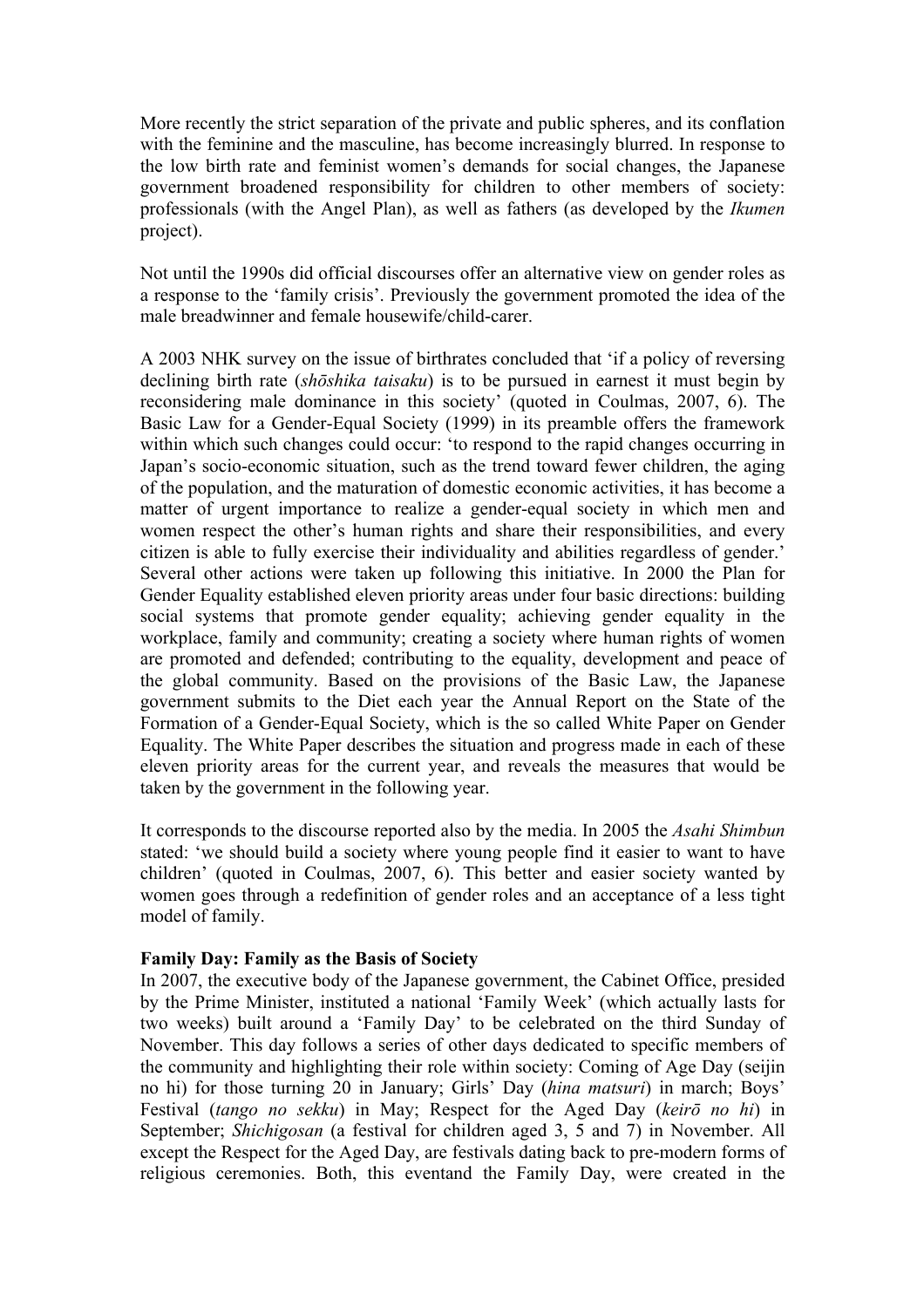contemporary period to respond to social concerns and attempt to influence citizens' behaviour. The government website even explicitly links the emergence of the Family Day to the 'fertility crisis'. As such, it addresses some of the issues identified by the state as causes of the decrease in fertility such as differentiated gender roles and women's isolation in childrearing, thus responding to feminist critiques of nuclear family models. Conservative critics have argued that the Western ideology of 'individualism' and women's 'selfish' pursue of higher education and careers are responsible for the low Japanese fertility rate thus causing the contemporary 'crisis' (Coulmas, 54). The online article encourages fathers to balance work and childrearing, as well as asks 'local people' to help parenting couples.

Unlike the aforementioned festivals which adresses a specific sectional cohort, the Family Day adresses all Japanese citizens, who all form part of a 'family' unit, as registered on the *koseki*. As the posters analysed below demonstrate, the governement actively reproduces an ideal image of the family: composed of a couple and child(ren), sometimes with grand-parents. It also favores the representation of young couples in their late twenties or early thirties with young children who are neither demanding babies nor independent teenagers. The posters then represent the ideologically preferred family model.

This festival can be read in opposition also to the previously established Mothers' Day and Fathers' Day which individually celebrate members of the family. Mothers' Day was introduced in the 1930s, as part of the emulation of the model of the good wife-wise mother. It was initially celebrated on the day of the Empress's birthday, the 6th of March and thus reinforces the family-state (*kokusai*) system, by designating the Empress as the nation's mother. This date was later modified in the post-war period and a random day was chosen.

Since 2007 and until 2011, a poster was published annually advertising the 'Family Week' and the events taking place during this period. Other posters have been published by different prefectural governments to advertise local events.

#### **The Natural Space and the 'Natural Family'**

Japan is a highly unbanised country, nonetheless the 'Family Day' posters emphasise a countryside-style landscape where the natural space seems to dominate. All the families are standing among green grass and under a blue sky. The only elements of urbanism are the houses. There is at least one house visible in each poster, a symbol of the refuge of the family. In Japanese, the family and the house are even further than that assimilated, as the term *ie*, often translated as family, also refers to the 'home'.

Thus, the home and the family members living in it are one single entity.

The posters follow a recurrent pattern found in children's drawings of their families: the family members in front of the house, with trees and grass. The anthropomorphisation of several elements (sun, house) encourages such comparison. So not only is the child essential, even sometimes central (as in the 2010 poster), but it is also the maker and carrier of such an image of the family.

In the 2011 poster the home at the top of the hill is anthropomorphised and the chimney throws out hearts instead of smoke. It become then a loving member of the family. In the 2009 poster, the houses are far in the background and the tree is the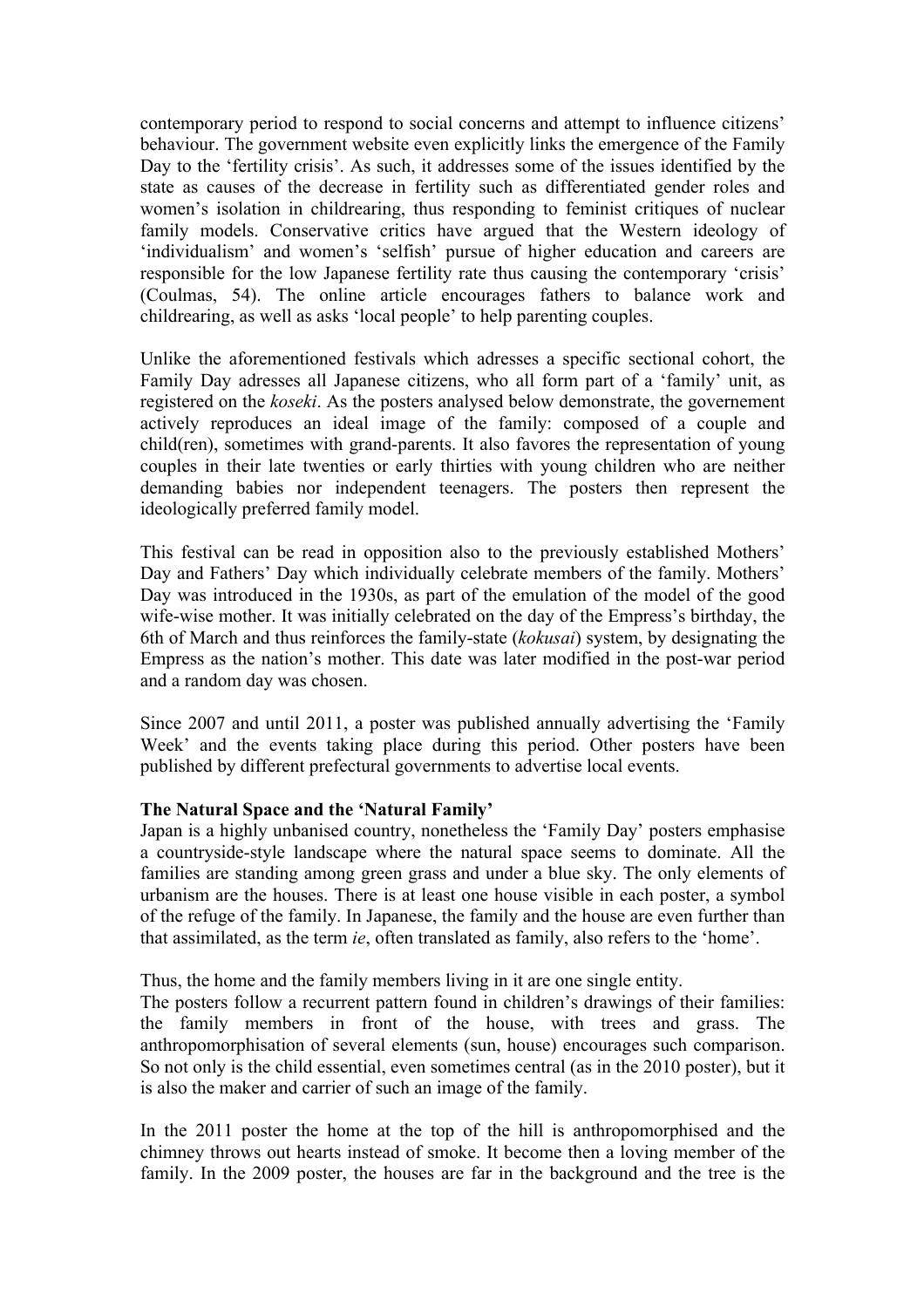most visible component. The houses are rarely a major element of landscape and are surrounded by natural elements, like trees or bushes. The space of the family is thus not the home but the natural landscape of japan, in which the 'natural' model of the family can develop and form a healthy and happy society. If marriage remains central to birth and raise children, more couples do not see children as a necessity for married life. The NHK survey carried out in 2003 highlights the debate about the desirability of having children. In comparison with a decade before, a higher percentage of women consider that having children after marriage is not a 'matter of course' (mentioned in Coulmas, 2007, 6). They outnumber women who consider it as 'in the nature of things' (*tōzen*) as well as the number of men who think similarly. Several causes lie behind this change of mind. Women's higher participation in the labour force transformed the modern traditional role of the Japanese wife as a fulltime housewife. Moreover, the economical cost of raising children according to the dominant middle-class dream and the housing crisis push towards a nuclear family with one or two children, thus allowing women to delay childbirth. It is then essential in order to encourage couples to marry and have children to make it seem 'natural' and unquestionable. Moreover, the 'Family Day' posters do not depict families as isolated nucleus within society but as the basic unit of it. Within the families portraits, all ages and genders and represented in different configurations throughout the posters.

In this nature the family is happy together. Naturalness is associated with leisure: outside space, balloons, air balloon ride, pic-nic.. The image of the 'happy' family is thus based on week-ends and leisure time shared between all generations. This representation makes abstraction of two issues. First, the housing crisis, with the high prices and the lack of space in Japanese urban accommodations, is not mentioned. Second, the difficulties of everyday life, the reliance of the 'good wife, wise mother' to care for the children are swept away by the presence of both parents or even the grand-parents around the child. The use of a 'natural world' avoids reference to the housing crisis and high urbanisation of Japan, as well as might encourage people to move back to the deserted Japanese countryside.

There is a clear horizon line dividing the green grass from the blue sky. The natural space is separated into two: the earth and the sky. This separation is smoothen by the representation of a round, softed world. This protective shape is built either through the representation of the earth itself (2011 poster) or through the different elements of the landscape: the tree, the sun, the clouds. The natural space is thus protective, as is symbolised by the sun embracing the family in the 2008 poster. It presents an ideal family radiant under the embracing sun. The different elements symbolizing nature (the sun, the bird, flowers, and rainbow) points both at the blooming and happiness of the members and at the naturalness of the family system. Besides a symbol of nature, it is difficult not to see in the sun a reference to the Japanese navy flag *Kyokujitsuki*, often associated with imperialism and pre-war nationalism. It is then the state, symbolized by the sun, who embraces and protects the happy family.

By extension, the family is defined as 'natural', i.e. it is the natural way to be in the community, thus inducing that being single is an unnatural and unwanted state or at least temporary until achievement of the ideal family model. 'Growing' a family is also symbolised in the posters. In the 2007 poster the grand-mother and the daughter are both watering the large tree under which the family is resting. On the foliage of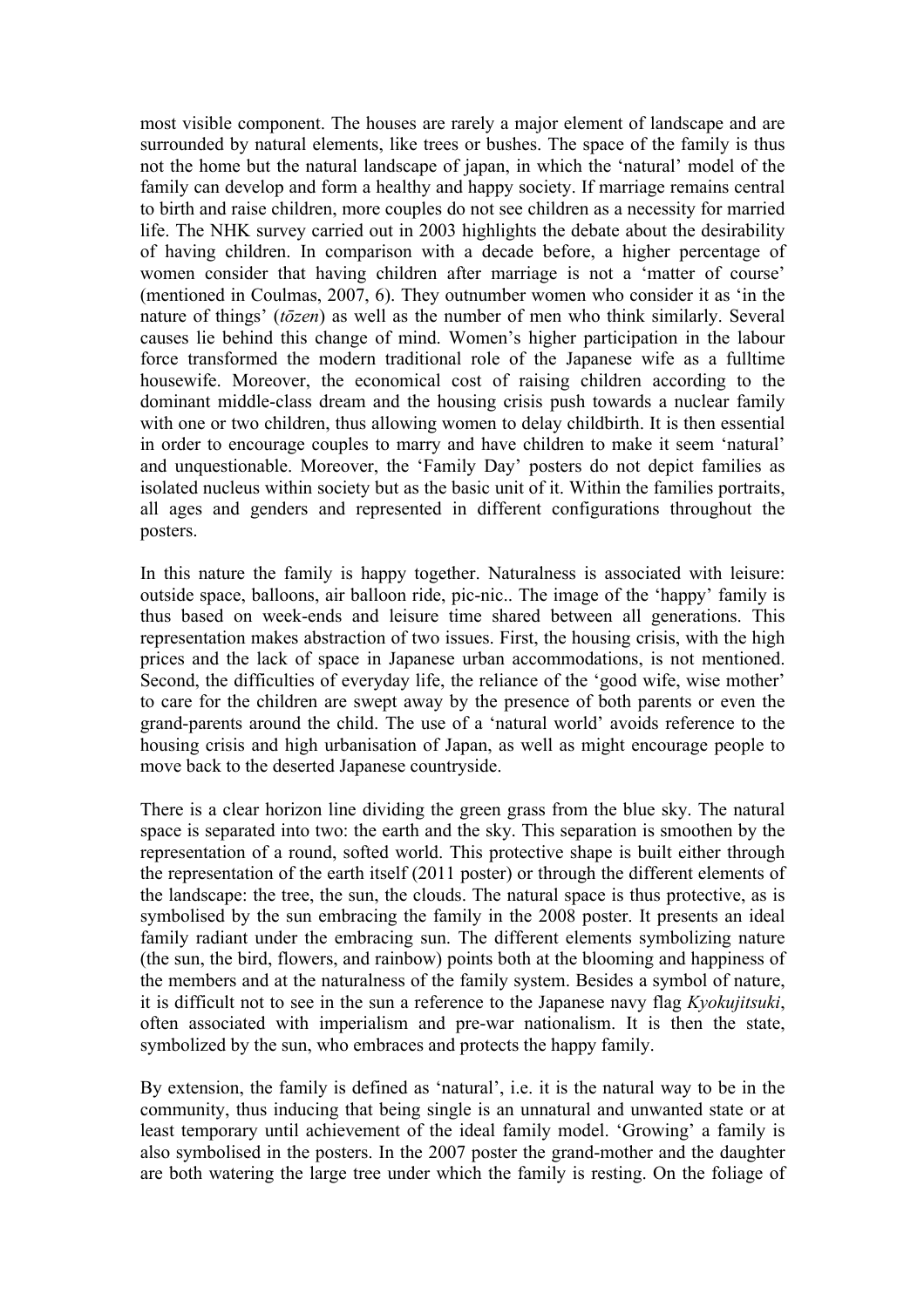that same tree are representing different families, thus showing how each family contributes to the growth of the Japanese society. The next year poster, also shows a young girl watering flowers. It is quite meaningful that the caring (through the action of watering) is done by female members of the community, on which the Japanese government relies manily to provide child and elderly care.

It is also an image of nature both reassuring and familiar, even domesticated. The trees are cut into round shapes or into a metaphorical heart in the oldest poster. The control of the natural elements to become a protection is seen through the presence of pets, domesticated animals: dogs and cats in all five posters. This protective nature is thus not only surrounding the house and the family but is also within it and a part of it.

#### **Conclusion**

This paper has focused on five consecutive posters of the Family Day campaign. I have focused on the concept of nature and ideas of naturalness within their visual content. The representation of nature in the 'Family Day' posters implies naturalness at three different levels. It is first, the 'natural' structure of the family; society's organisation to reach happiness. The family is then the 'paradise' to be reached by the individuals, thus making the single state unnatural and unwanted. Second, women's symbiotic relationship with nature is enhanced through actions like watering that affirm women's reproductive and caring roles as 'natural'. Lastly, the child-drawing style of the posters stresses as natural the child's desire for this ideal family. By extension, then, the childish aspect of the drawings, reminding a child's drawing of his/her family, implies that this ideal happiness is reached with and through children. Thus the natural space is part of a discourse to legitimise the family lifestyle promoted by the Ministry of Health, Labor and Welfare in the late 2000s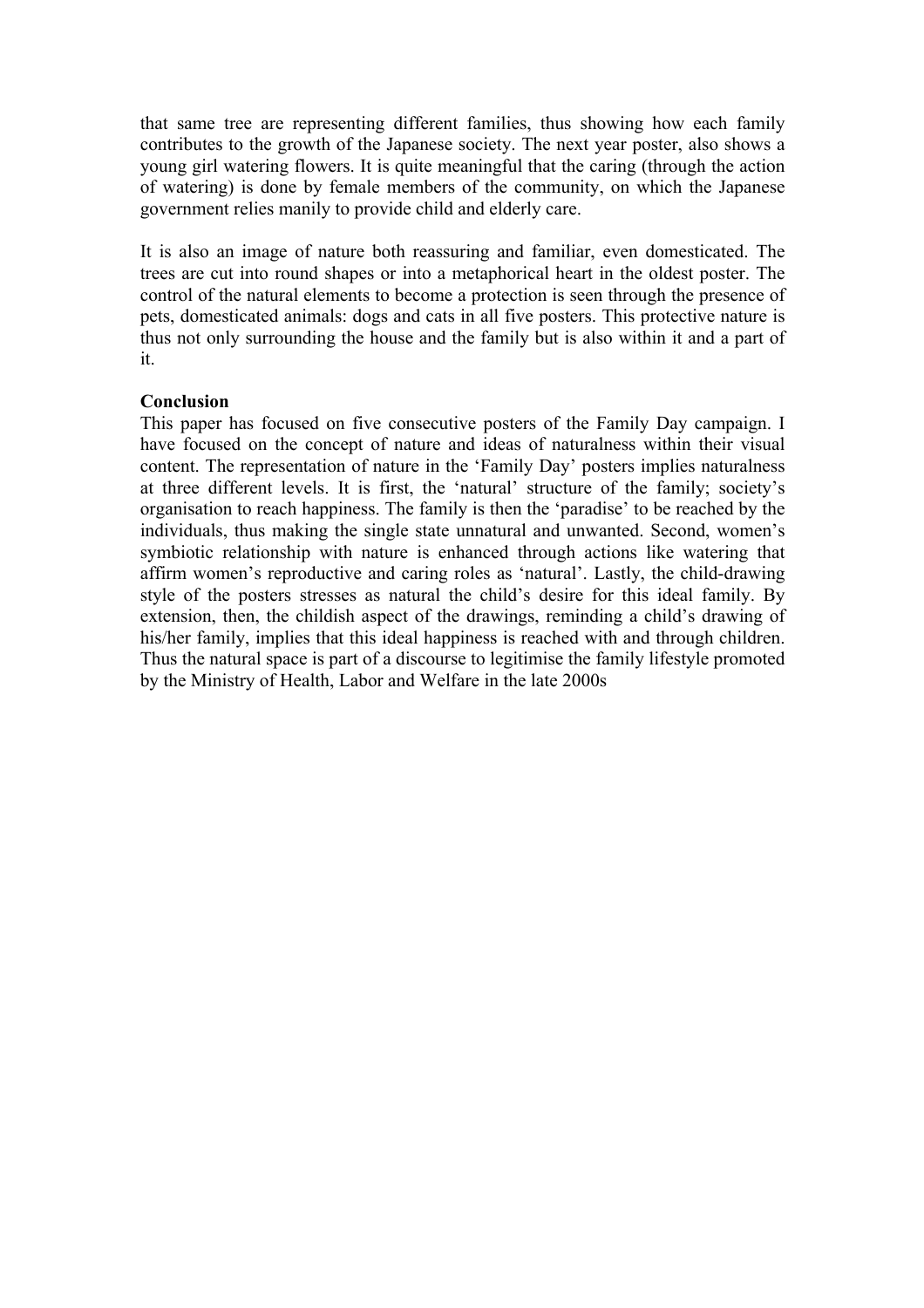## **References**

Cabinet Office (2014) 'Family Day' http://www8.cao.go.jp/shoushi/shoushika/family/summary/syushi.html [accessed: 28th April 2014]

Cabinet Office (2011) Family Day Forum Poster. Available at WARP: https://web.archive.org/web/20130406000845/http://www.kodomomiraizaidan.or.jp/ midika/index.html [Accessed: 29 April 2014]

Cabinet Office (2010) Family Day Forum Poster. Available at WARP: http://warp.ndl.go.jp/info:ndljp/pid/3192002/www8.cao.go.jp/shoushi/kazoku/pdf/h22 poster.pdf [Accessed: 29 April 2014]

Cabinet Office (2009) Family Day Forum Poster. Available at WARP: http://warp.ndl.go.jp/info:ndljp/pid/3192002/www8.cao.go.jp/shoushi/kizuna/forum/h 21/ [Accessed: 29 April 2014]

Cabinet Office (2008) Family Day Forum Poster. Available at WARP: http://warp.ndl.go.jp/info:ndljp/pid/3192002/www8.cao.go.jp/shoushi/kizuna/forum/h 20/ [Accessed: 29 April 2014]

Cabinet Office (2007) Family Day Forum Poster. Available at WARP: http://warp.ndl.go.jp/info:ndljp/pid/3192002/www8.cao.go.jp/shoushi/kizuna/forum/i ndex19.html [Accessed: 29 April 2014]

Coulmas, F. (2007) *Population Decline and Ageing in Japan: The social Consequences.* London; New York: Routledge

Garon Sheldon (1997) *Molding Japanese Minds: The State in Everyday Life*. Princeton: Princeton University Press

Holland, P. (2004) *Picturing Childhood- The Myth of the Child in Popular Imagery*. London: I.B. Tauris

Huen, Y.W.P. (2007) Policy Response to Declining Birth Rate in Japan: Formation of a 'Gender-Equal' Society. *East Asia*. 24, 365-379

Izuhara, M. (2006) Changing Families and Policy Responses to an Ageing Japanese Society. *In:* Rebick, M., Takenaka, A., eds. *The Changing Japanese Family*. London; New York: Routledge. 161-176

Ministry of Internal Affairs and Communication, Statistics Bureau (2013) *Statistical handbook of Japan.* Tokyo: Statistics Bureau. http://www.stat.go.jp/english/data/handbook/index.htm [Accessed: 29 April 2014]

Nagase, N. (2006) Japanese Youth's Attitudes Towards Marriage and Child Rearing. *In:* Rebick, M., Takenaka, A., eds. *The Changing Japanese Family*. London; New York: Routledge. 39-53

O'Barr, W. (2012) 'Public Service Advertising and Propaganda'. *Advertising and Society Review*. 13:2

Ohinata, M. (1995) The Mystique of Motherhood: A Key to Understanding Social Change and Family Problems in Japan. In: Fujimura-Fanselow, K., Kameda, A., eds. *Japanese Women: New Feminist Perspectives on the Past, Present, and Future.* New York: The Feminist Press. 199-212

Osawa, M. (2000) Government Approaches to Gender Equality in the Mid-1990s. *Social Science Japan Journal*. 3:1, 3-19

Sasagawa, A. (2006) Mother-Rearing: The Social World of Mothers in a Japanese Suburb. *In:* Rebick, M., Takenaka, A., eds. *The Changing Japanese Family*. London; New York: Routledge. 129-146

Tsuya, N., Oppenheim Mason, K. (1995) Changing Gender Rules and Below-Replacement Fertility in Japan. *In:* Oppenheim Mason, K., Jensen, A.-M., eds*.*